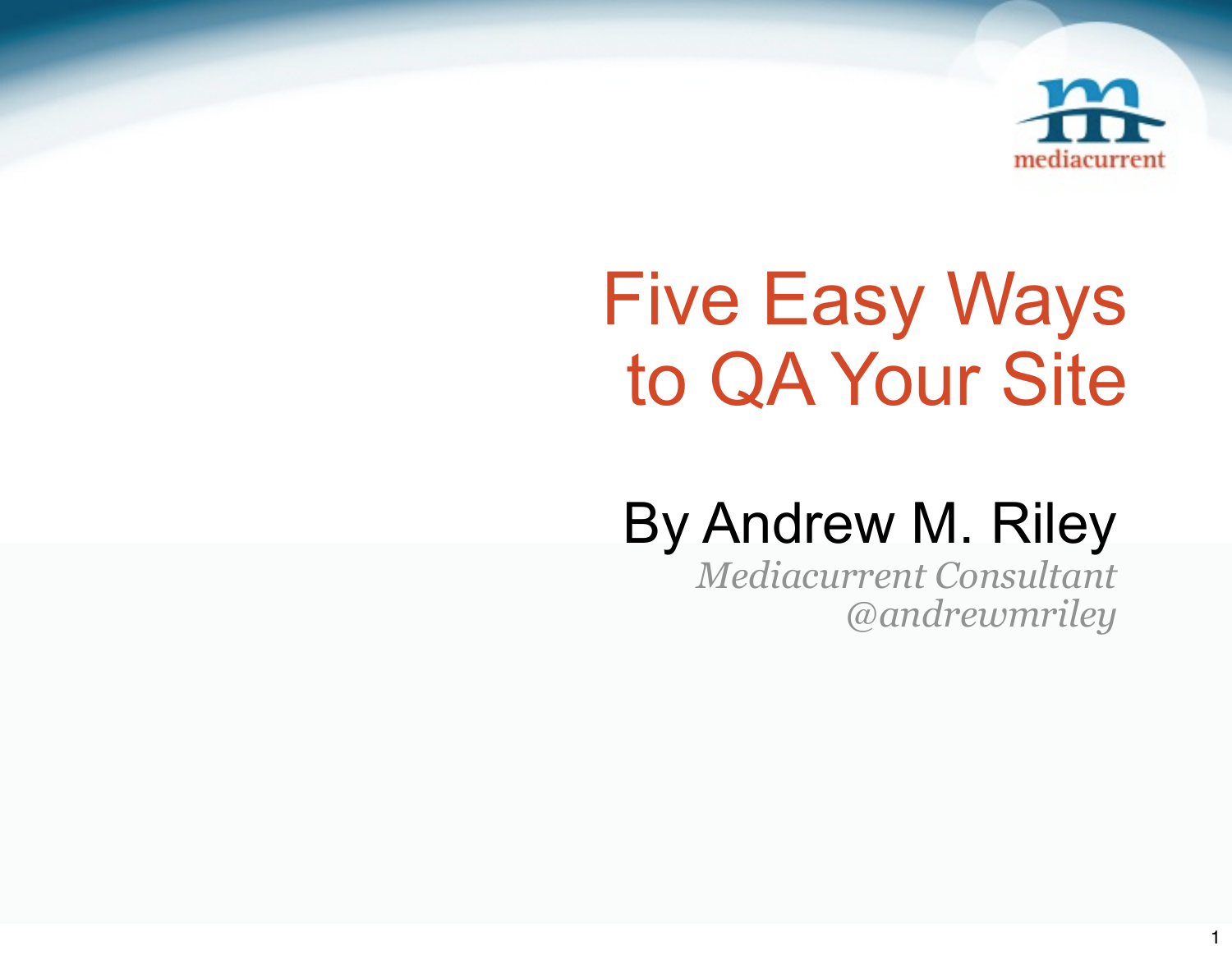



Introduce users to basic Quality Assurance techniques and tools. This talk will not involve programming in any way!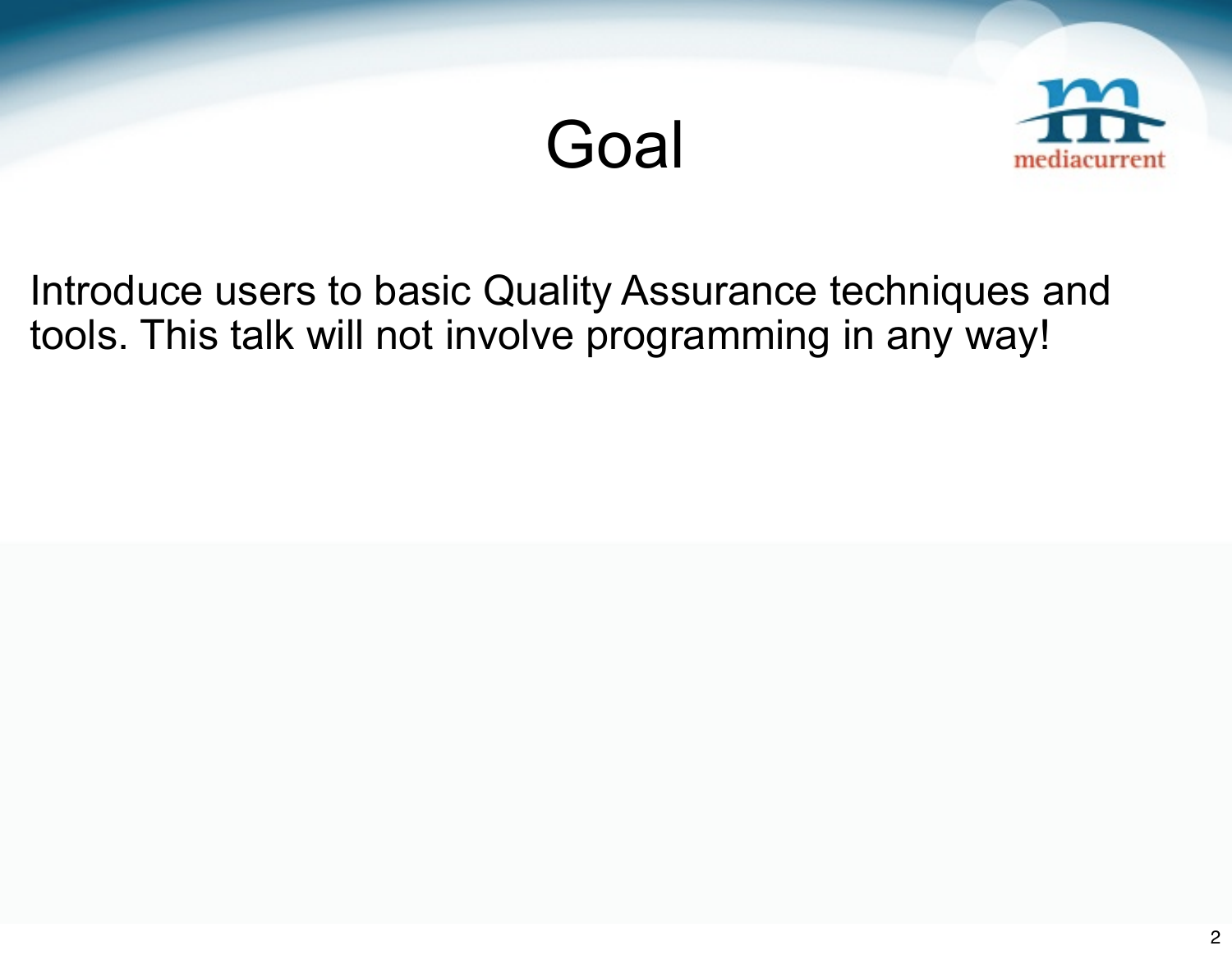

#### **Goal**

You want to break your as much as possible so when you deliver your product you are confident that it will work in a specified manner.

tl;dr: Break stuff before your client can.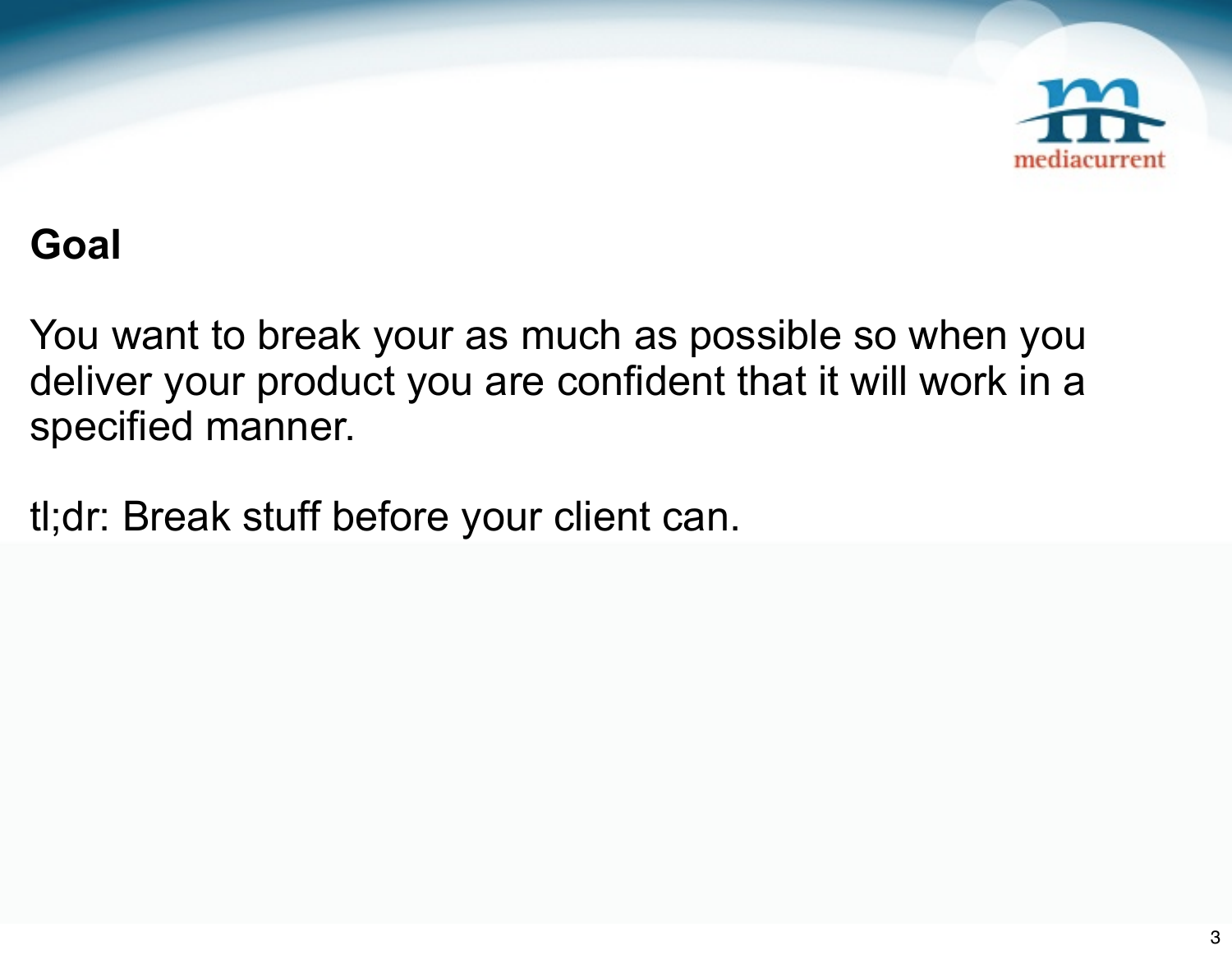### Your Target



- Who will be using your sites?
- What browsers will you support?
- What devices will you support?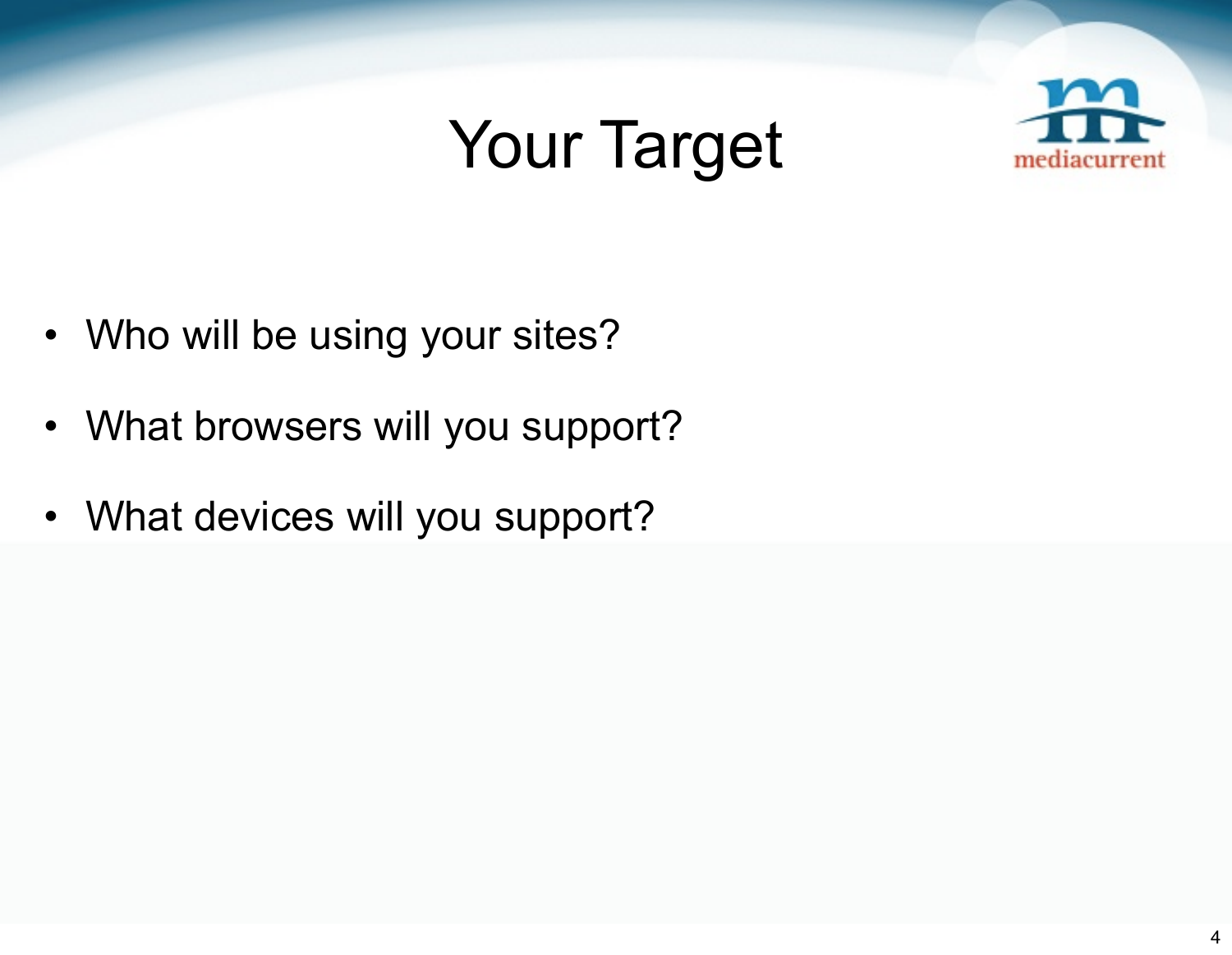

## Create a test plan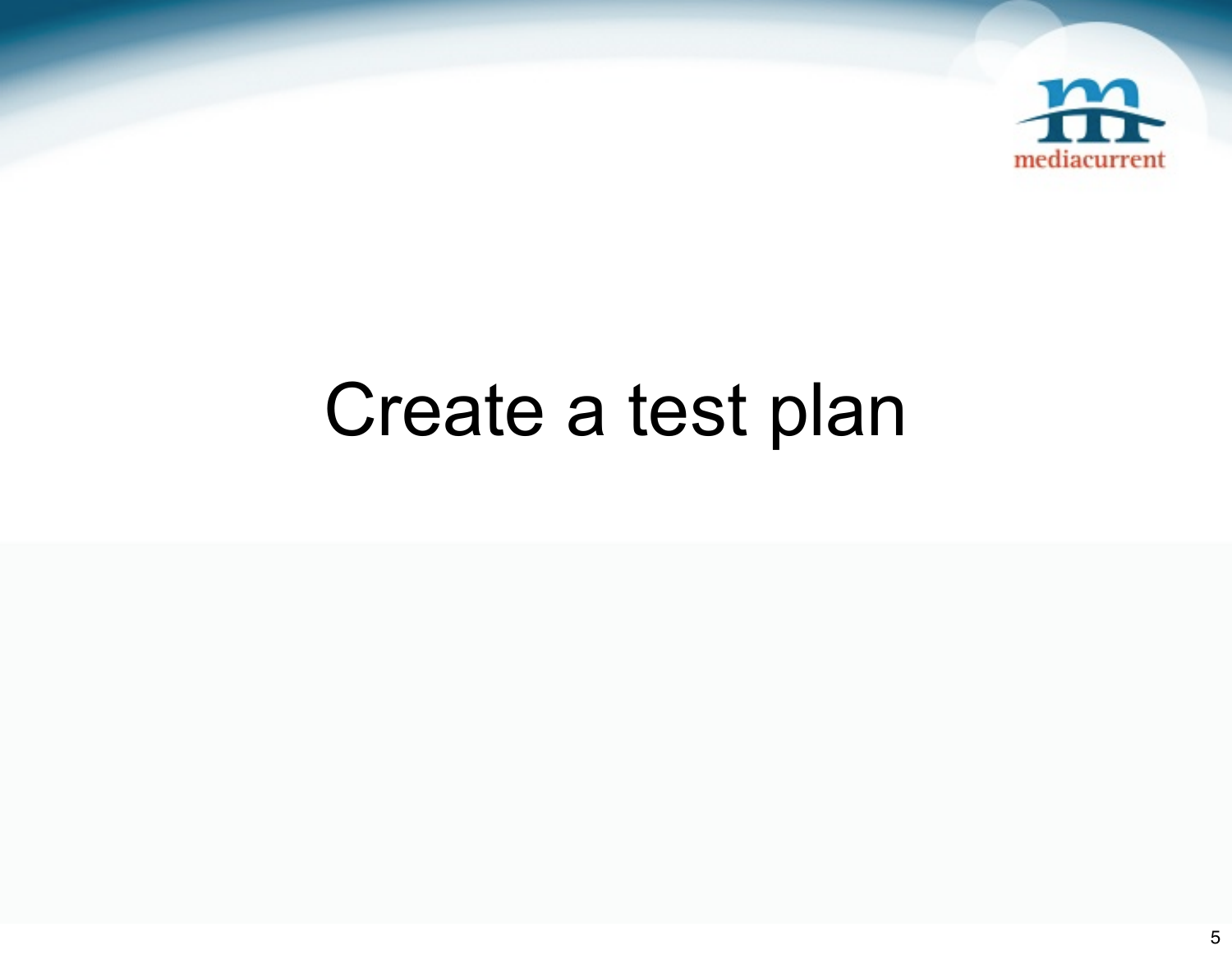#### Test Plan



- This is your guide follow it
- Test case = test only one thing per test
- Make a test case for everything (lots of them)
- Record everything
- This will grow over time
- Keep it simple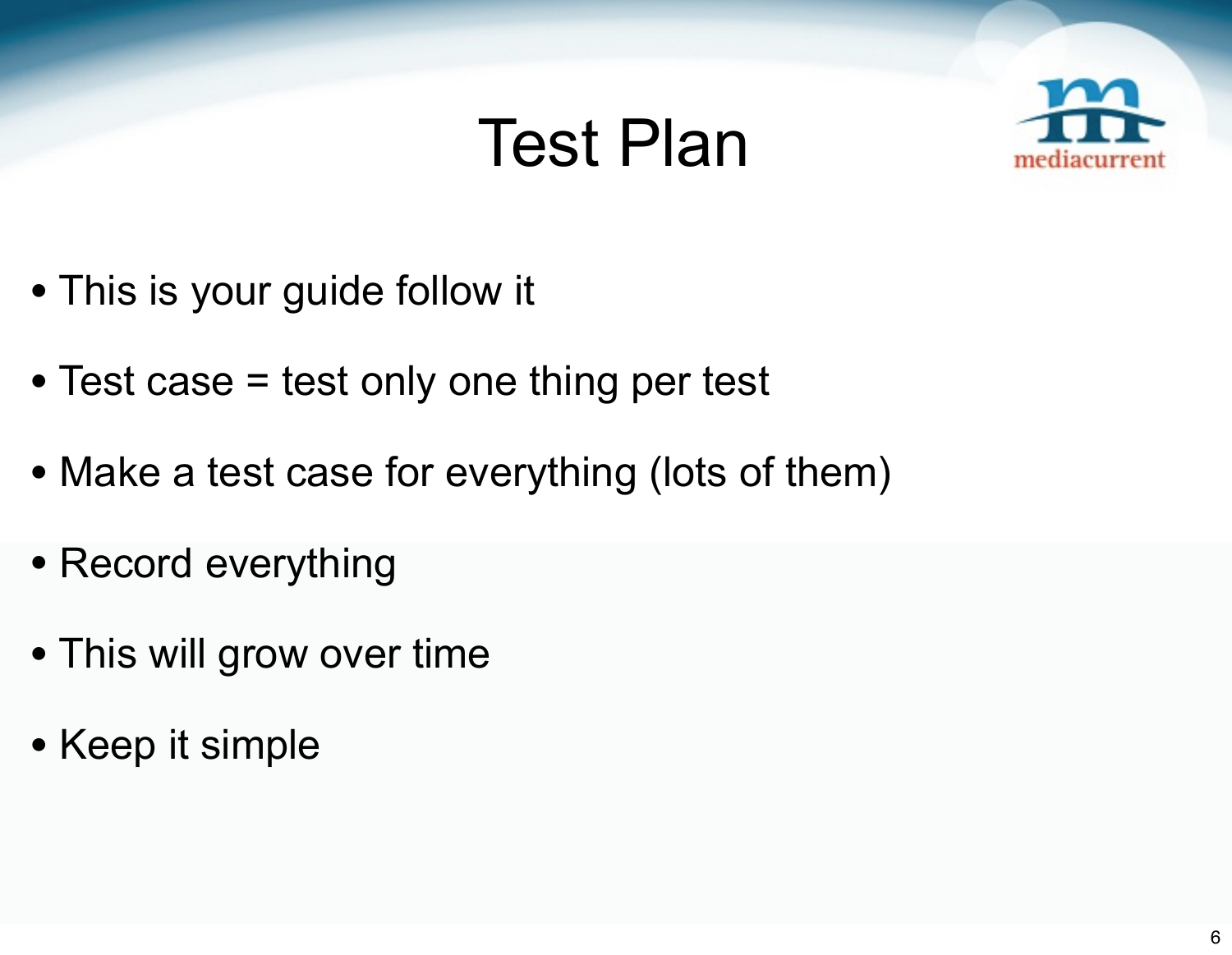

## Super Simple Example

|   | <b>Testcase Description</b> | <b>URL</b>             | <b>Status</b> | <b>Related Bug</b> |
|---|-----------------------------|------------------------|---------------|--------------------|
| 2 | 1 Home Page: Spelling       | http://www.example.com | Complete      | #101               |
| 3 | 2 Home Page: IE8            | http://www.example.com | Complete      | n/a                |
| 4 | 3 Home Page: IE7            | http://www.example.com | Incomplete    |                    |
| 5 | 4 Home Page: Firefox        | http://www.example.com | Incomplete    |                    |
| 6 | 5 Home Page: Search Form    | http://www.example.com | Incomplete    |                    |
|   |                             |                        |               |                    |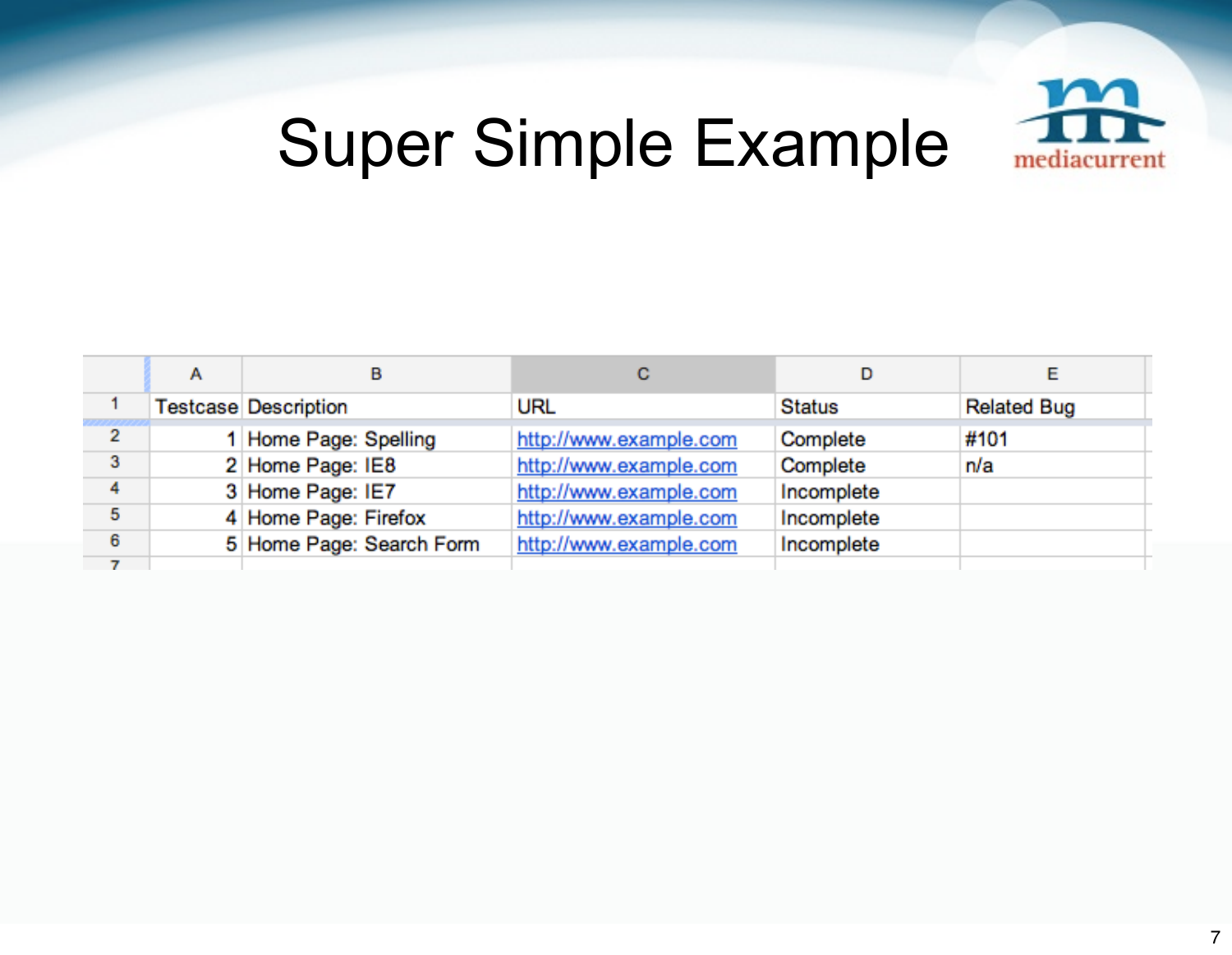

## Automated Tests Tools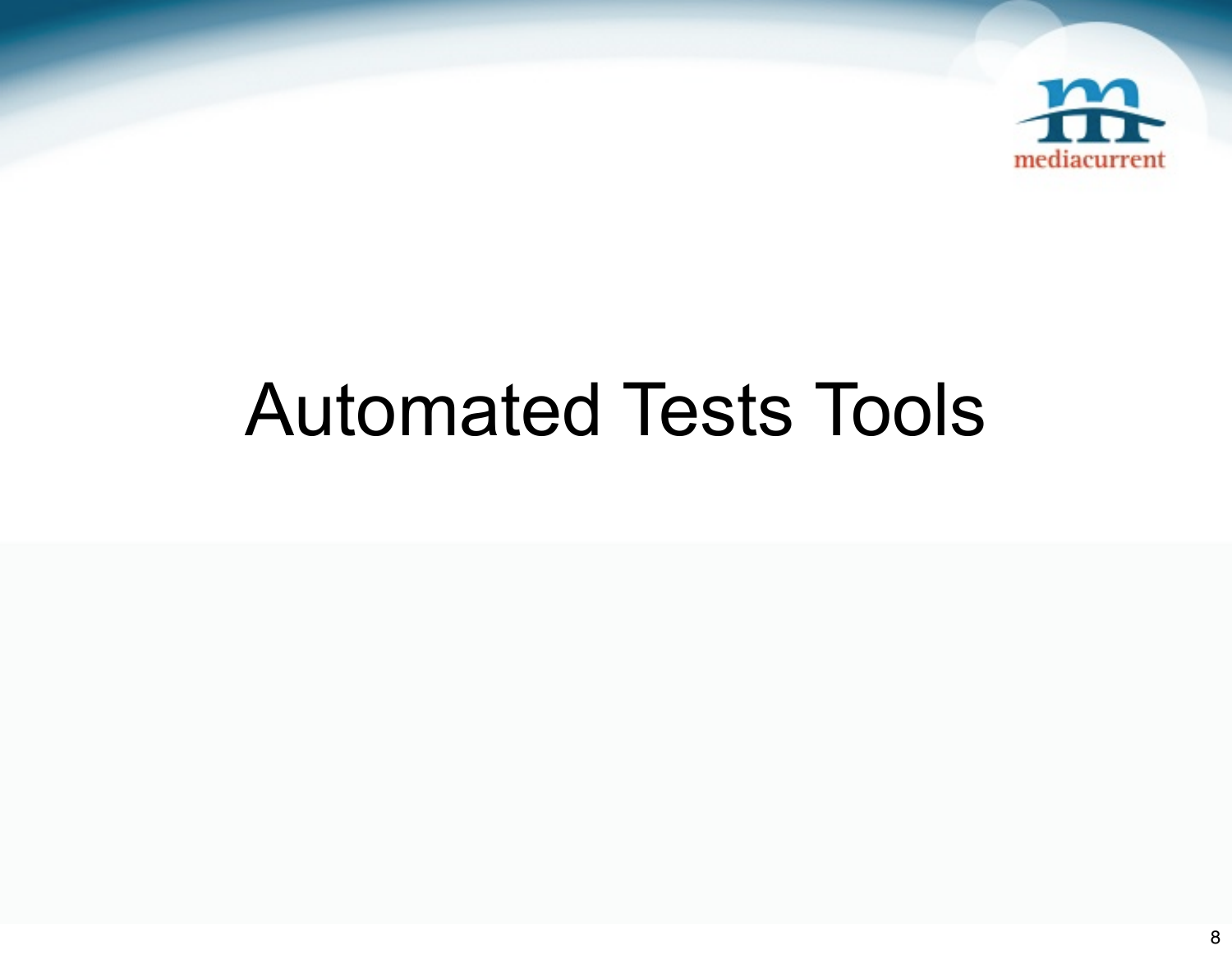#### Link Checkers



- Integrity (OS X) <http://peacockmedia.co.uk/integrity/>
- XENU (Windows) <http://home.snafu.de/tilman/xenulink.html>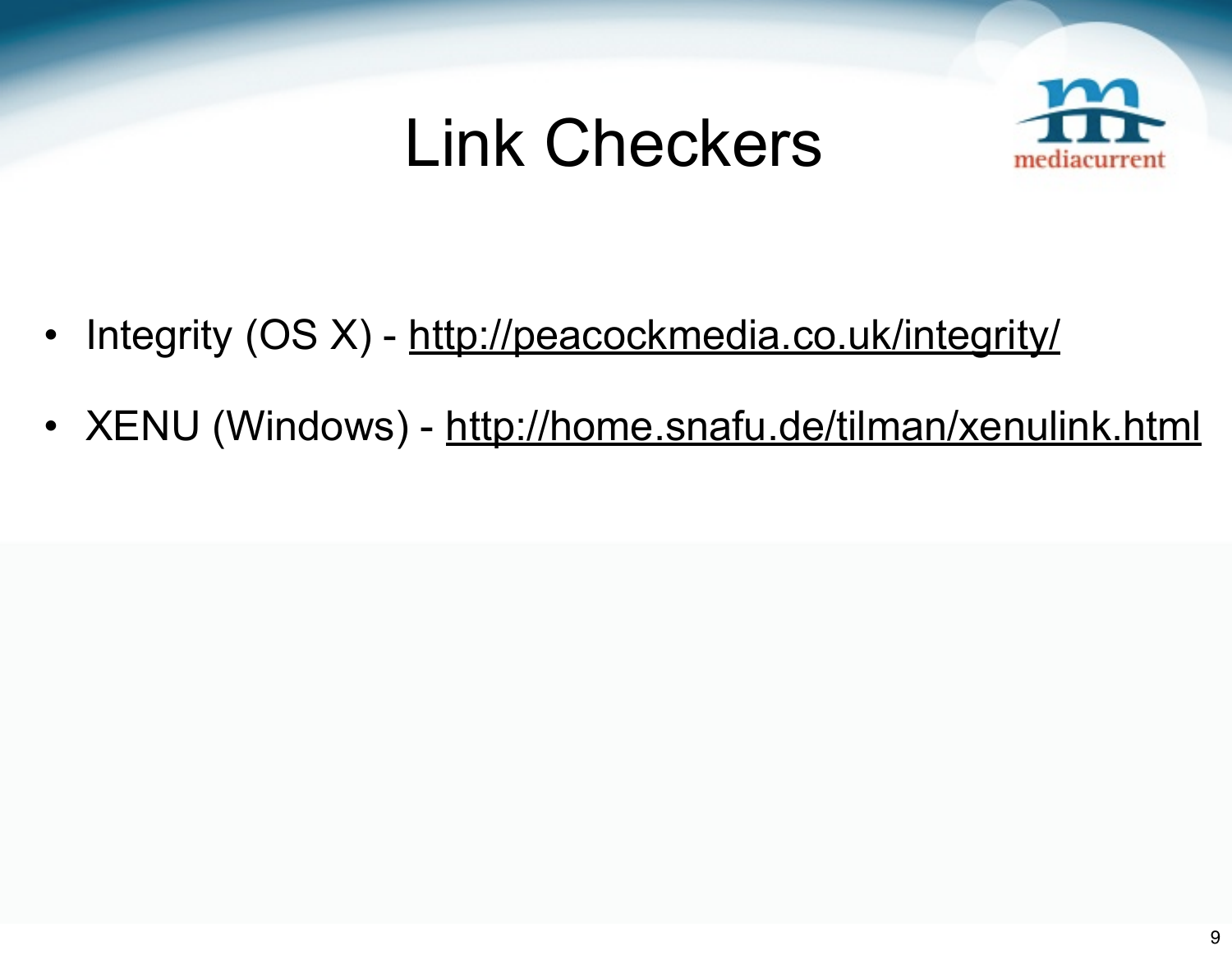## Spelling/HTML/Links



#### • Total Validator -<http://www.totalvalidator.com/>

- HTML
- CSS
- Links
- Spelling!
- 508

| Advanced<br>Authentication<br>Basic                      | Forms                 |
|----------------------------------------------------------|-----------------------|
| What to check                                            |                       |
| http://localhost/<br>Starting web page:                  | Browse<br>▼           |
| Validations                                              |                       |
| Auto-detect<br>HTML validation:                          | ÷                     |
| WCAG v2 AA<br>Accessibility validation:                  | ÷                     |
| American<br>Spell check:                                 | ÷۱                    |
| Check for broken li<br>Show warnings                     | Show on success       |
| Miscellaneous                                            |                       |
| <b>Browser for results:</b>                              |                       |
| <b>Total Validator</b><br><b>Browser identification:</b> | ÷<br><b>Edit List</b> |
| <b>Last Results</b>                                      |                       |
| Validate<br>Save<br>Reset All                            | Exit                  |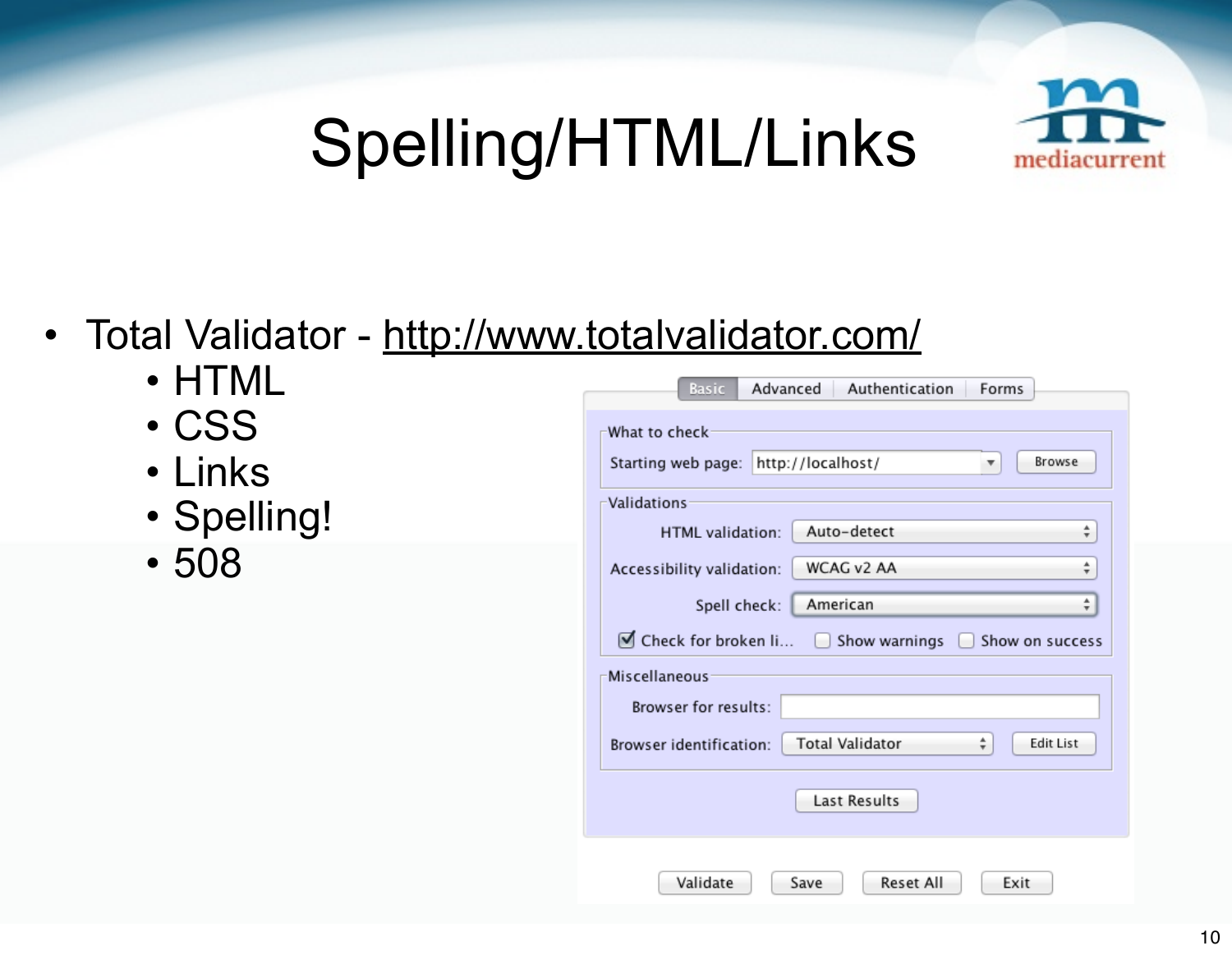

# Browser Testing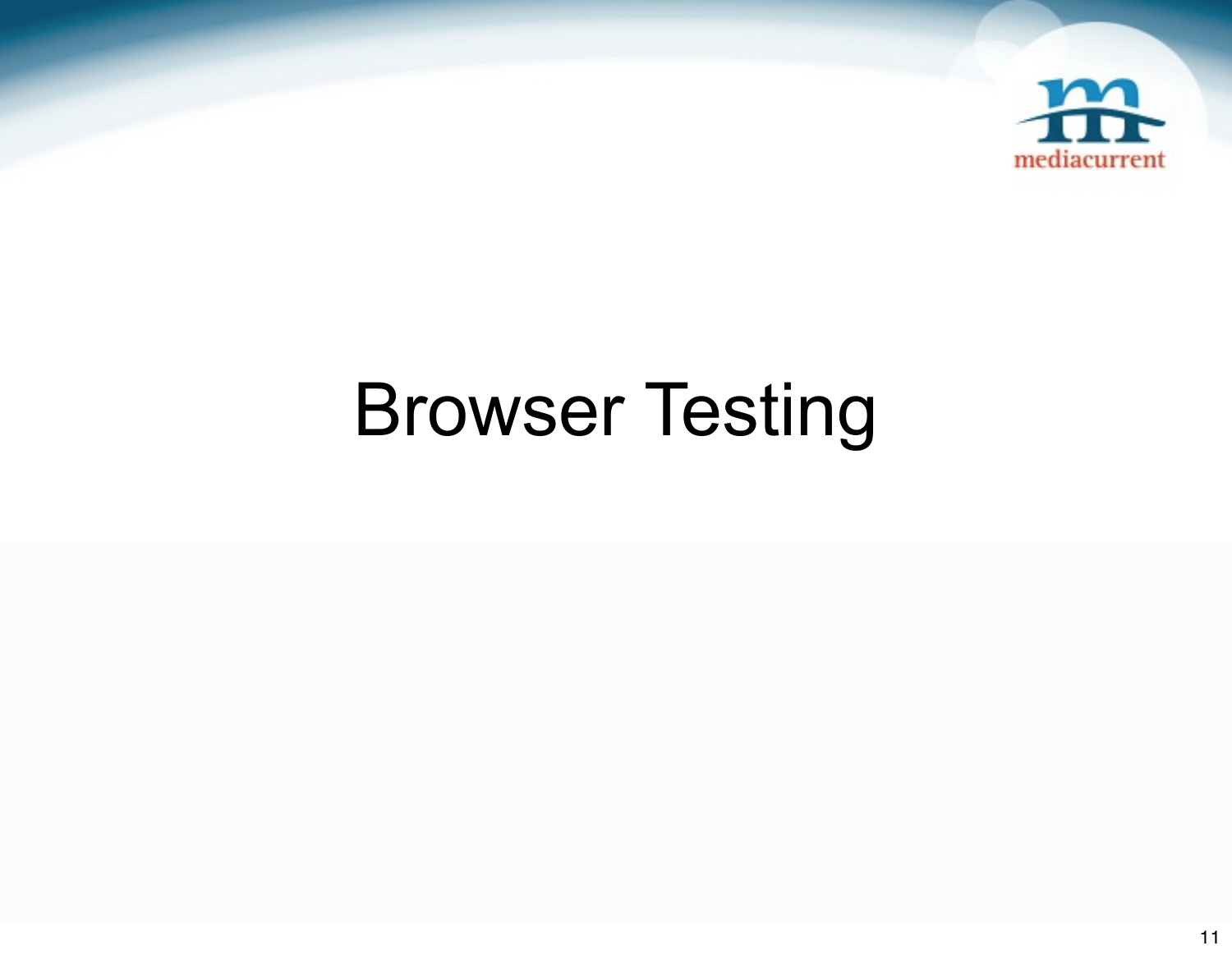### Manual



- One test per page, per browser
- Clear your cache, check your browser settings
- Virtual Machines (VMs) help
- Manually compare each page
- Check Firebug/IE JS warnings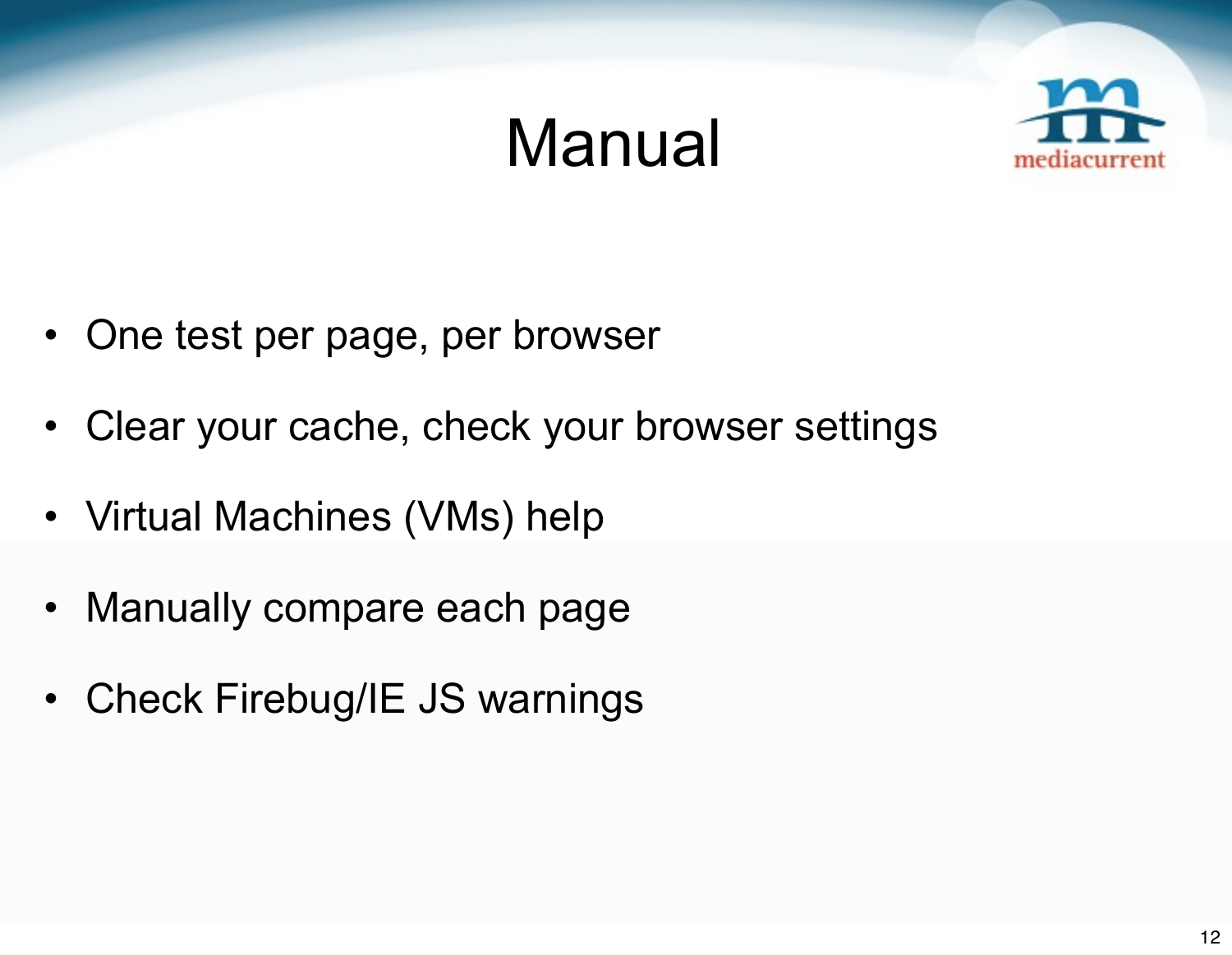#### Automated



- BrowserCam <http://www.browsercam.com/>
- BrowserShots <http://browsershots.org/>
- BrowserStack -<http://www.browserstack.com/>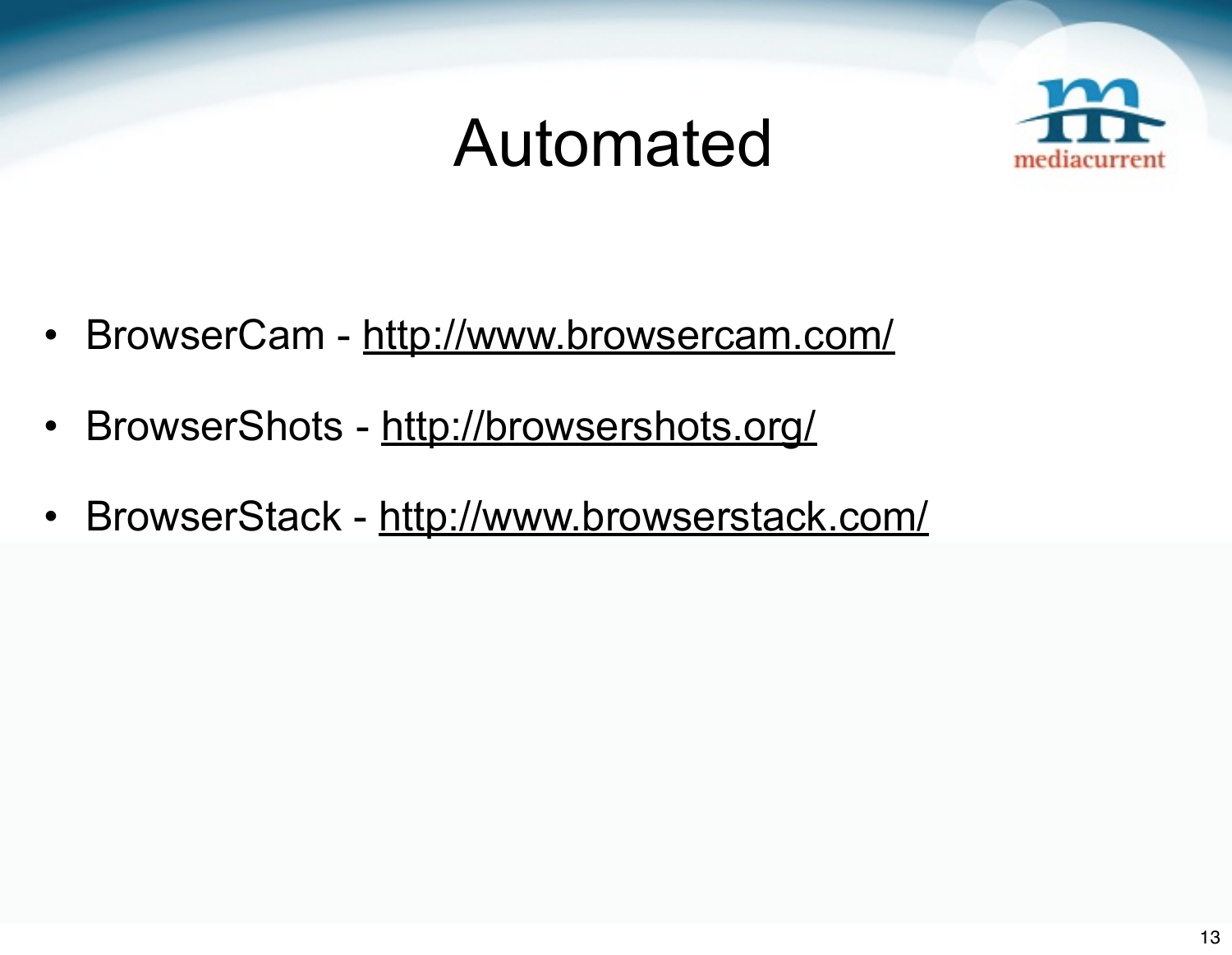### IE VMs



- Windows Users -<http://j.mp/AlCgq2>
- Not Windows Users -<http://j.mp/zBpToY>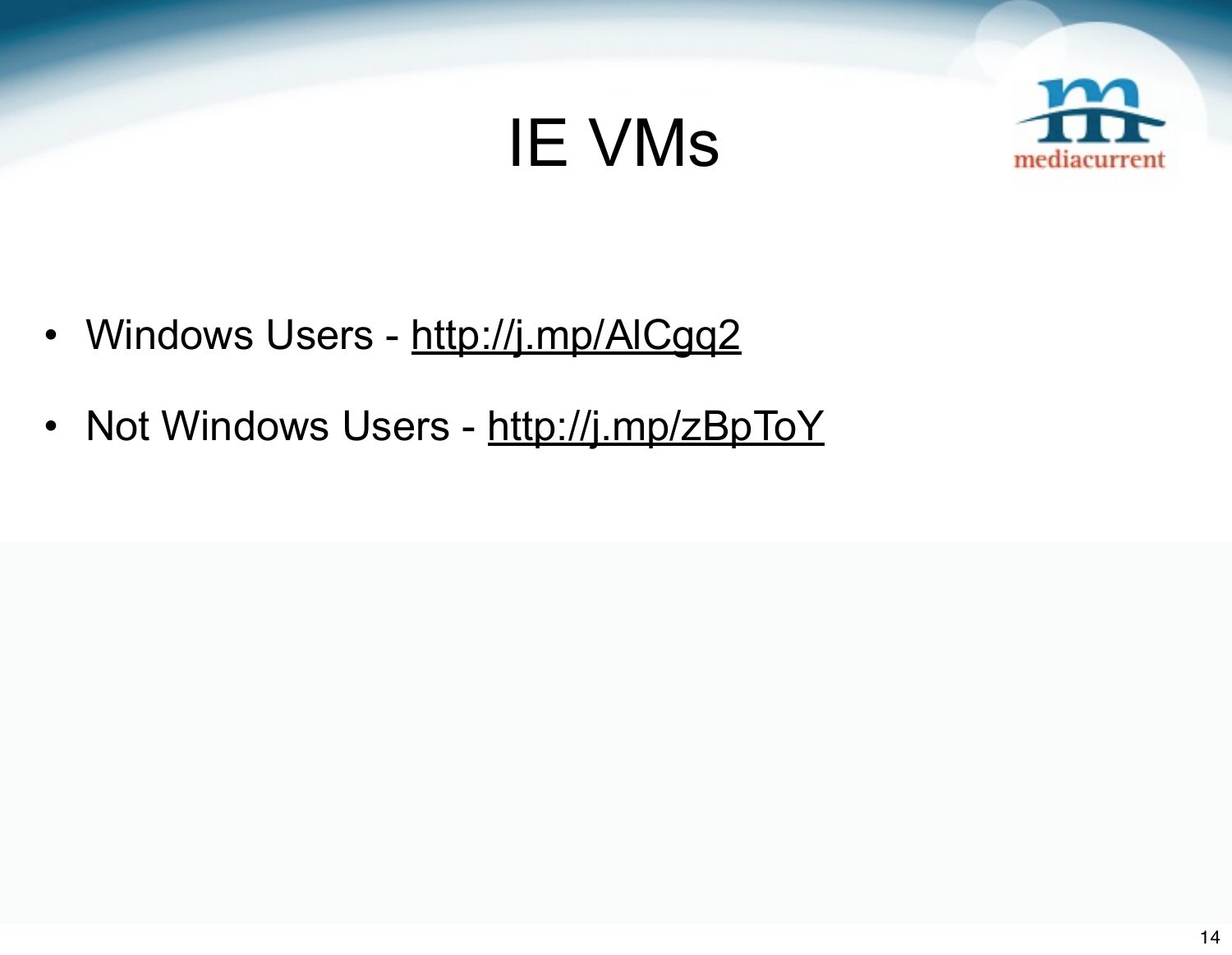

# Functional Testing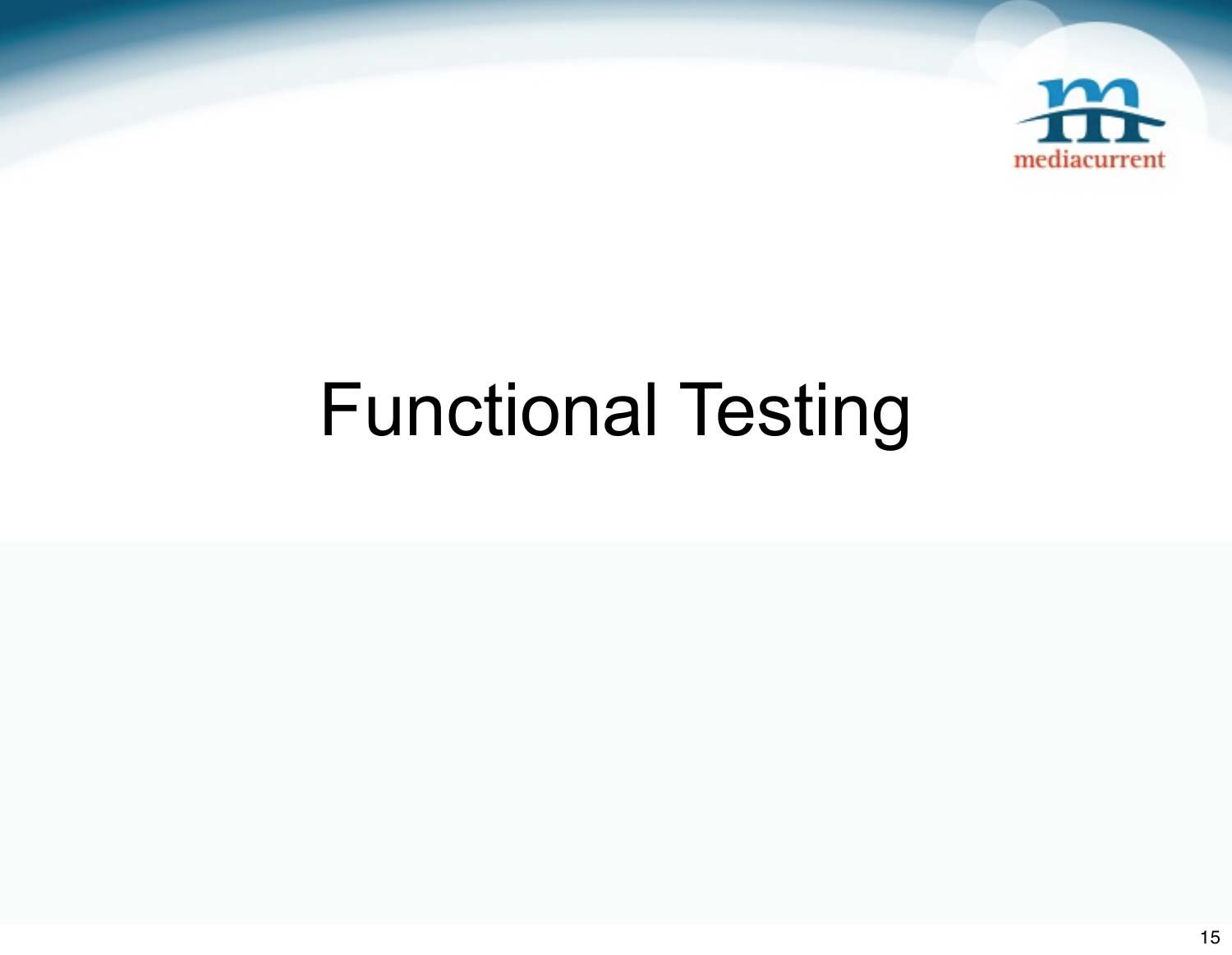#### Functional Tests



Create your test cases from your specifications documents or contract.

If you don't have these documents, you'll have to go through your site manually and look for things to break.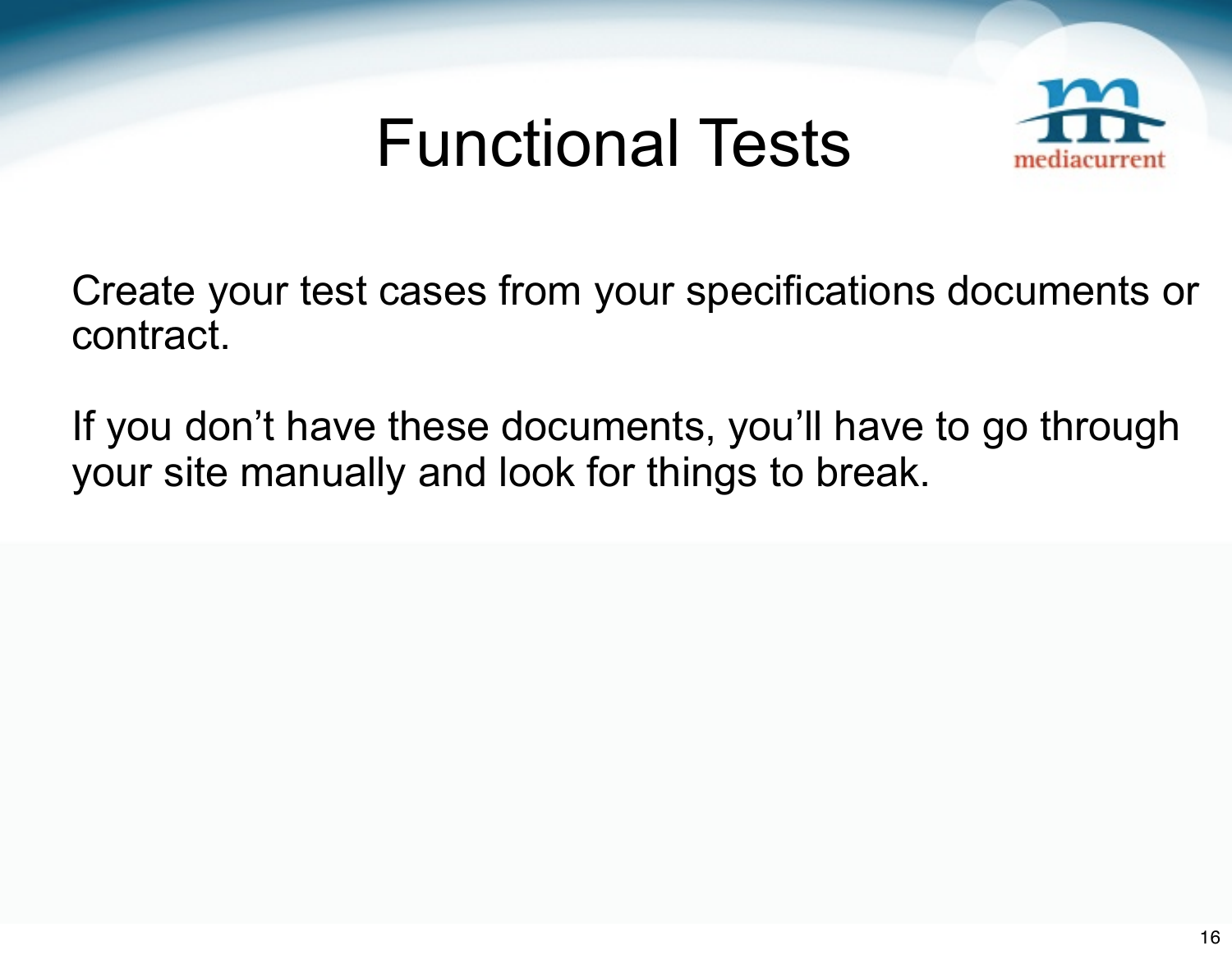### Functional Tests



- Break it down to the smallest element
- Can be done in one browser\*
- Remember negative test cases
- Check your Drupal watchdog/logs
- Think of general users as bizarre idiots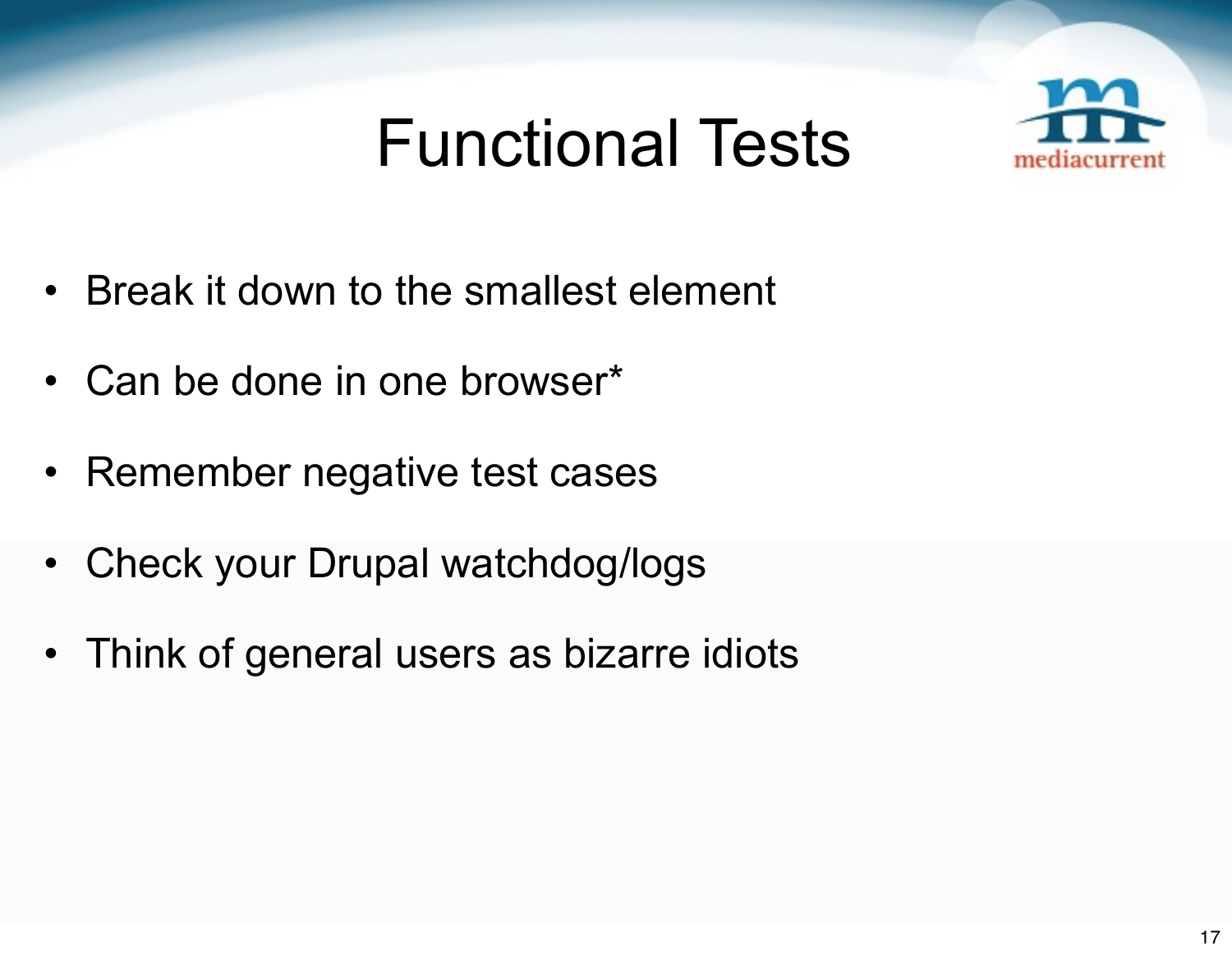

## **Tickets**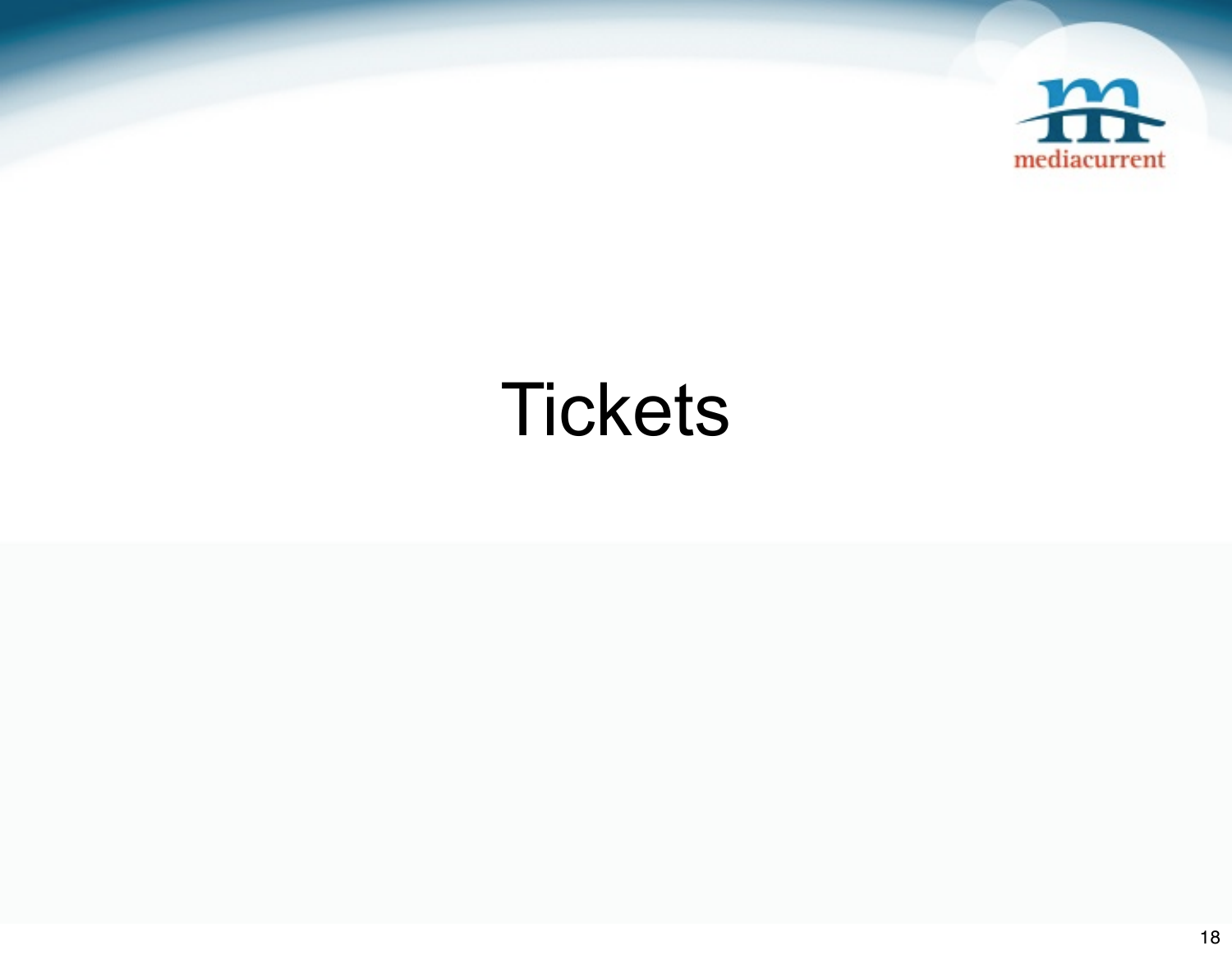## Track Everything



- 1.Error on the side of creating too many tickets
- 2. One ticket per bug, one bug per ticket
- 3. Use a tracking system (it can be free)
- 4. Describe the issue, take a screenshot or video.
- 5. Include a link and include any data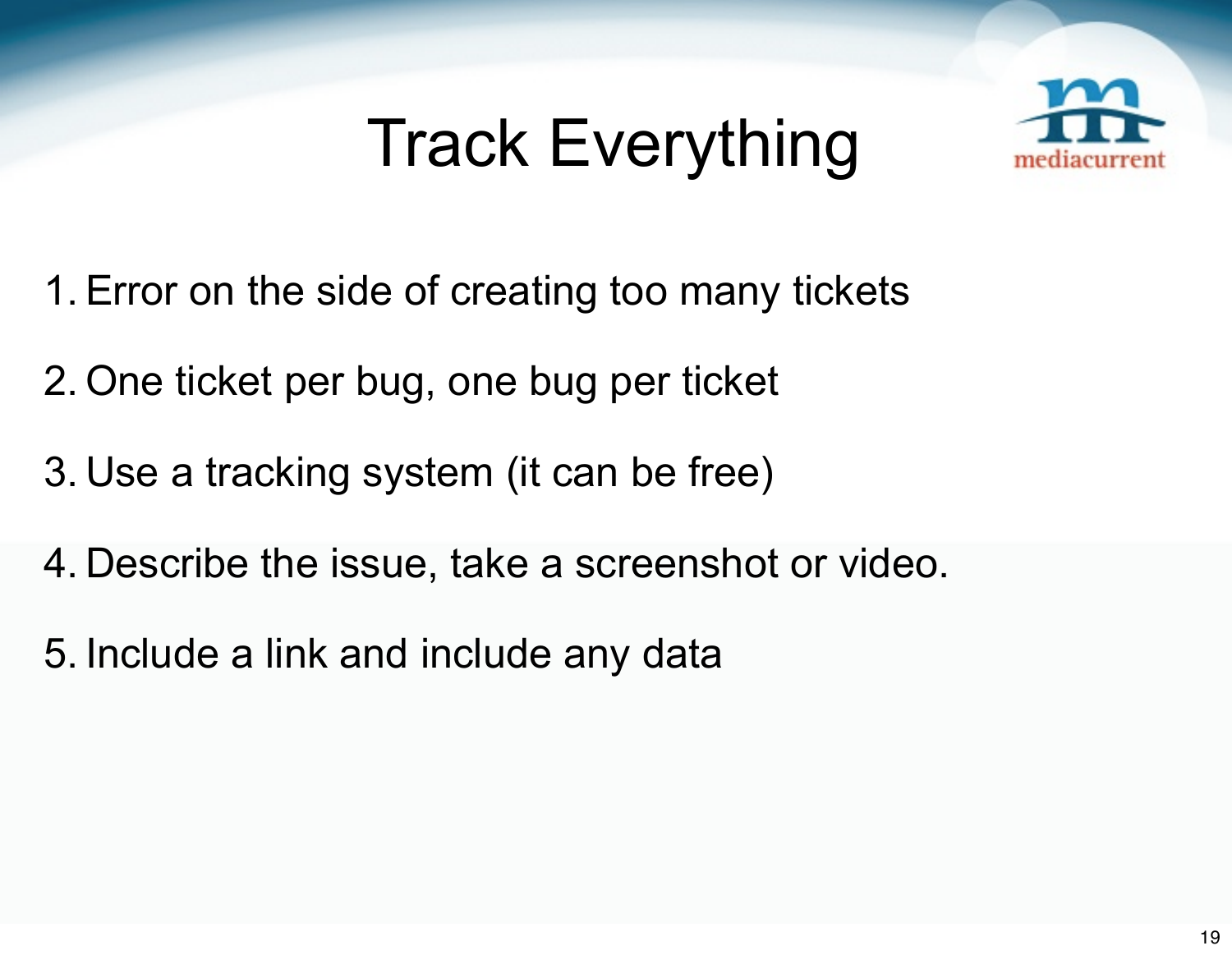#### Too Much Work



While this feels like a lot of work it can make the difference between a launch and a polished launch.